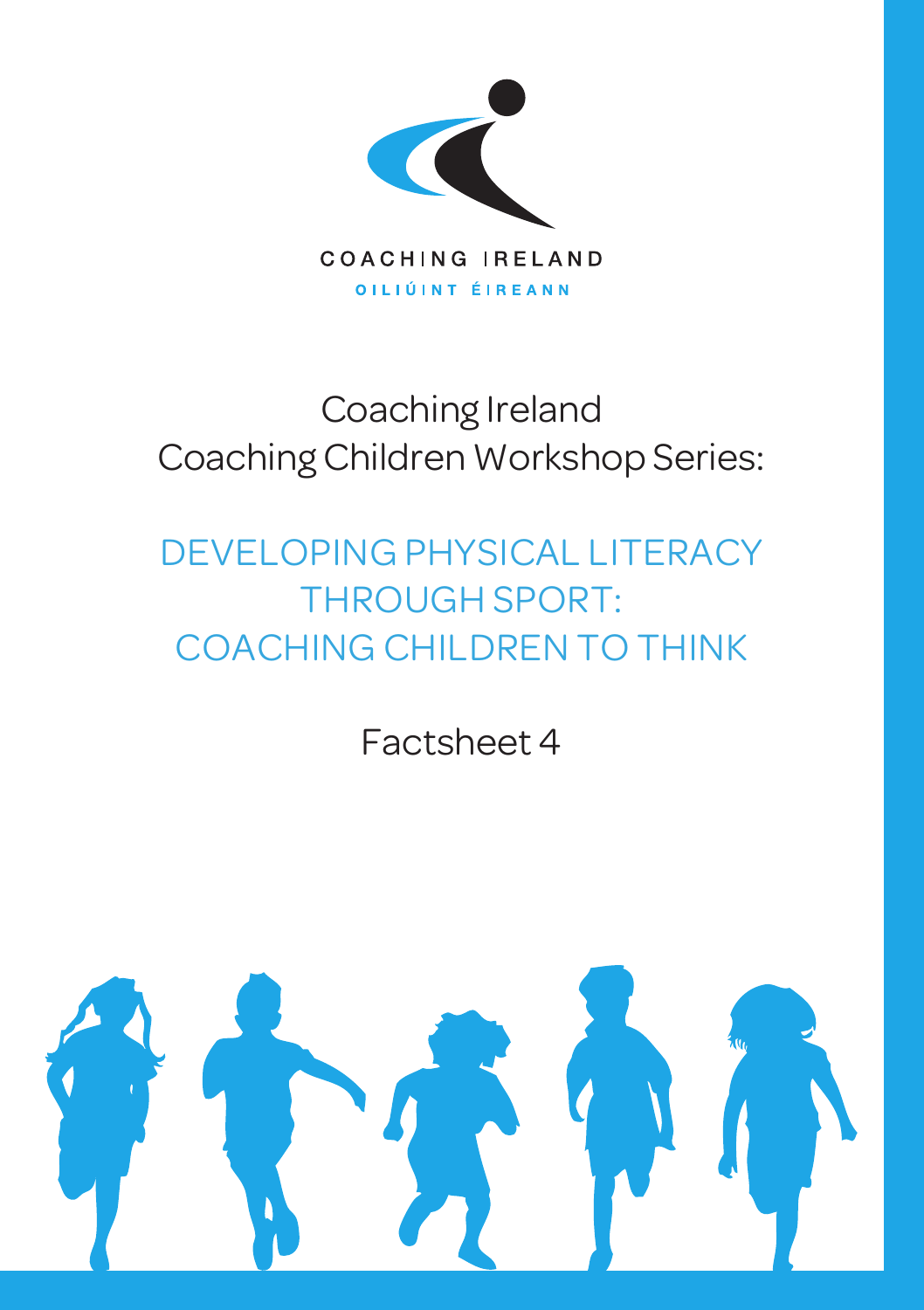## **CONTENTS**

Developed for Coaching Ireland by: Lea-Cathrin Dohme & Sergio Lara-Bercial Leeds Beckett University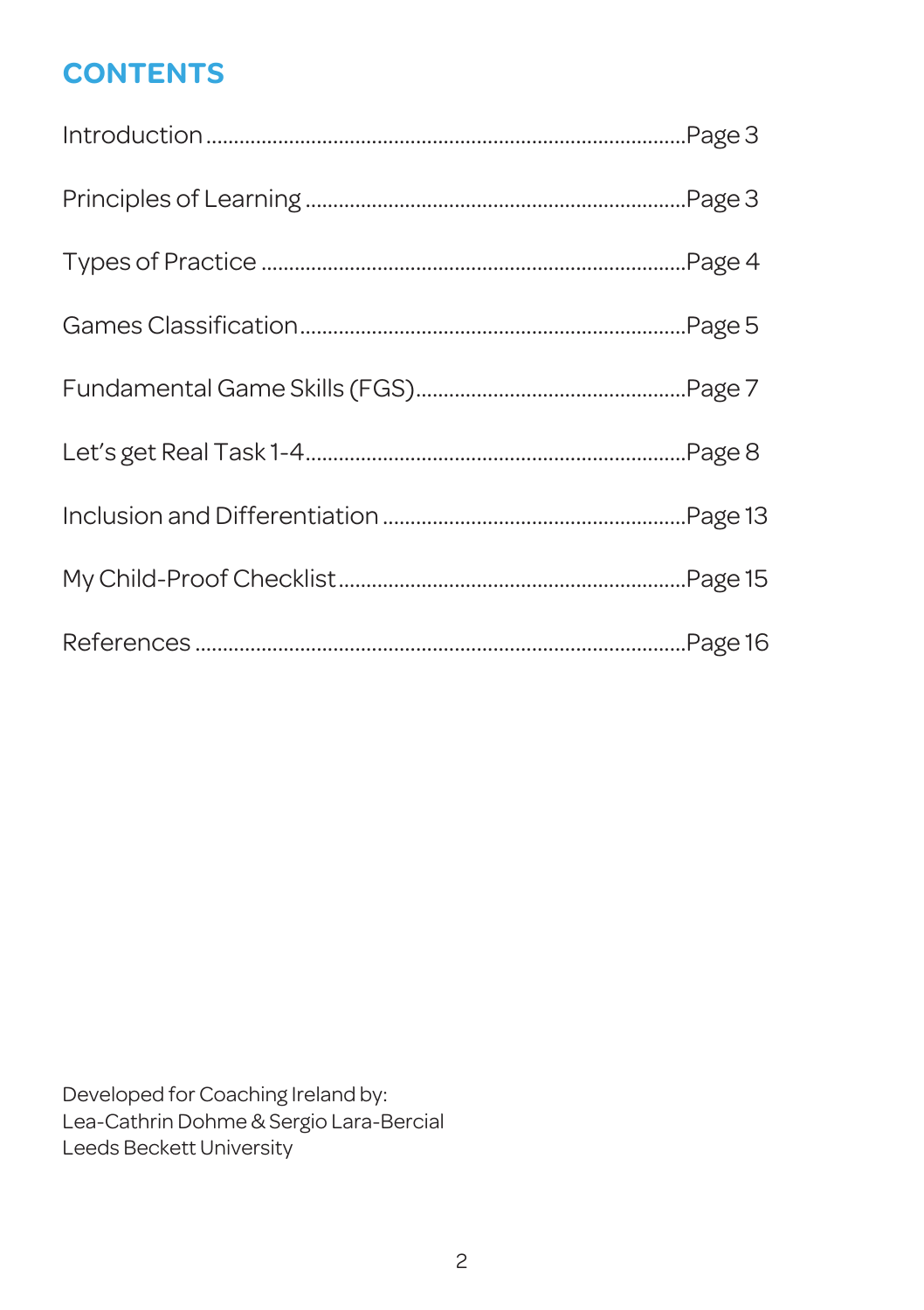### **COACHING CHILDREN SERIES: WORKSHOP 2 INTRODUCTION**

This factsheet aims to provide a supporting framework for the development of child appropriate sport and physical activity games. It aims to explain basic theories and methodologies of skill acquisition and gives examples of how to apply these into practice. Specifically, this factsheet gives insight into children's FUNdamental Game Skills i.e. children's ability to understand and manage the complexities of games and competitions. This will enable you to apply a gamebases approach to your coaching sessions. This factsheet aims to assist you to design games that support the development of FUNdamental Game Skills and deliver inclusive and differentiated sport and physical activity sessions that cater for a wide range of children's abilities including children with disabilities.

"Play is often talked about as if it were a relief from serious learning. But for children play is serious learning. Play is really the work of childhood."

Fred Rogers

### **PRINCIPLES OF LEARNING**

#### The three golden rules:

#### 1. Make it relevant to the child.

To make sport and physical activity sessions relevant to the child, coaches should explore children's personal motives and facilitate basic goal setting.

#### 2. Promote understanding of why.

To facilitate more effective learning it is important to explain to children the

- 
- following: • What does this activity achieve?
	- Why is this needed?

### 3. Combine short and long term learning methods.

To facilitate learning, coaches need to be aware of and implement a balance of different types of practice:

• Blocked, Massed and Structured

Vs

• Random, Distributed and Variable

Abraham and Collins (2011)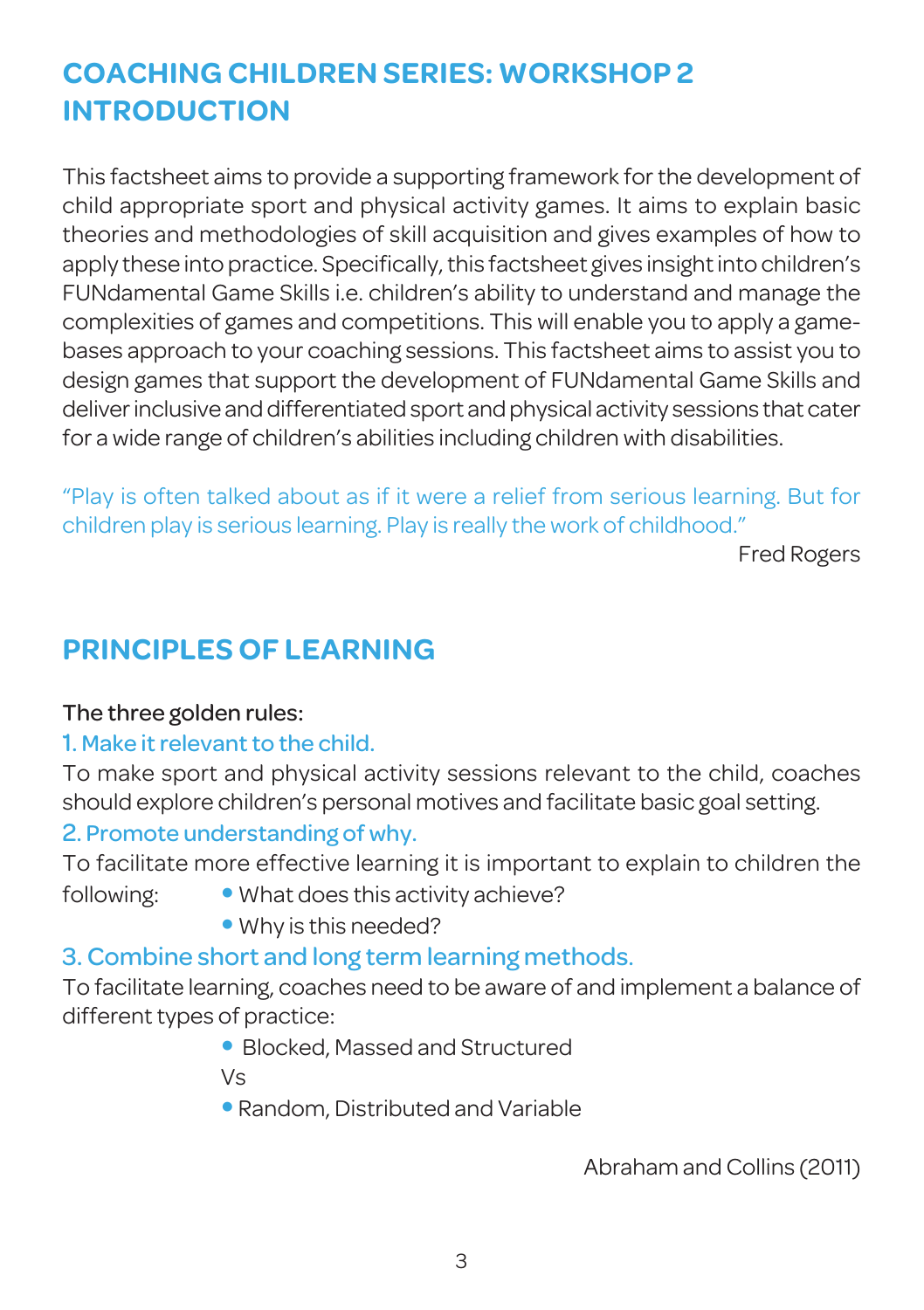# **TYPES OF PRACTICE**

#### Short-Term Learning Practice

- Blocked Practice: several skills practiced in blocks
- Massed: one skill practiced for a long time
- $\bullet$  Structured: the skill is practiced in a very controlled way



Blocked, Massed and Structured practice produce rapid improvements but if practice stops, these improvements disappear rapidly too. Blocked, massed and structured practices are not too mentally demanding and thus ideal for beginners and young children to provide 'quickwins'for motivational purposes. However, these activities can become boring and mindless very quickly.

#### Long-Term Learning Practice

- Random: several skills are practiced randomly in one drill
- Variable: one skill is practiced in a variety of ways
- Distributed: skill practiced in short bursts

Random, Variable and Distributed practice are good for long-term learning as they encourage children to think for themselves, retrieve previous learning in a dynamic environment and develop transferable and adaptable skills. These practices are suited for when a transfer to play or match situations is sought. This is mentally demanding.The coach needs to be aware ofthis in orderto help the children manage these demands.

# **HOT QUESTION:**

What types of practice have you mostly been using up to now? What else could you try going forward?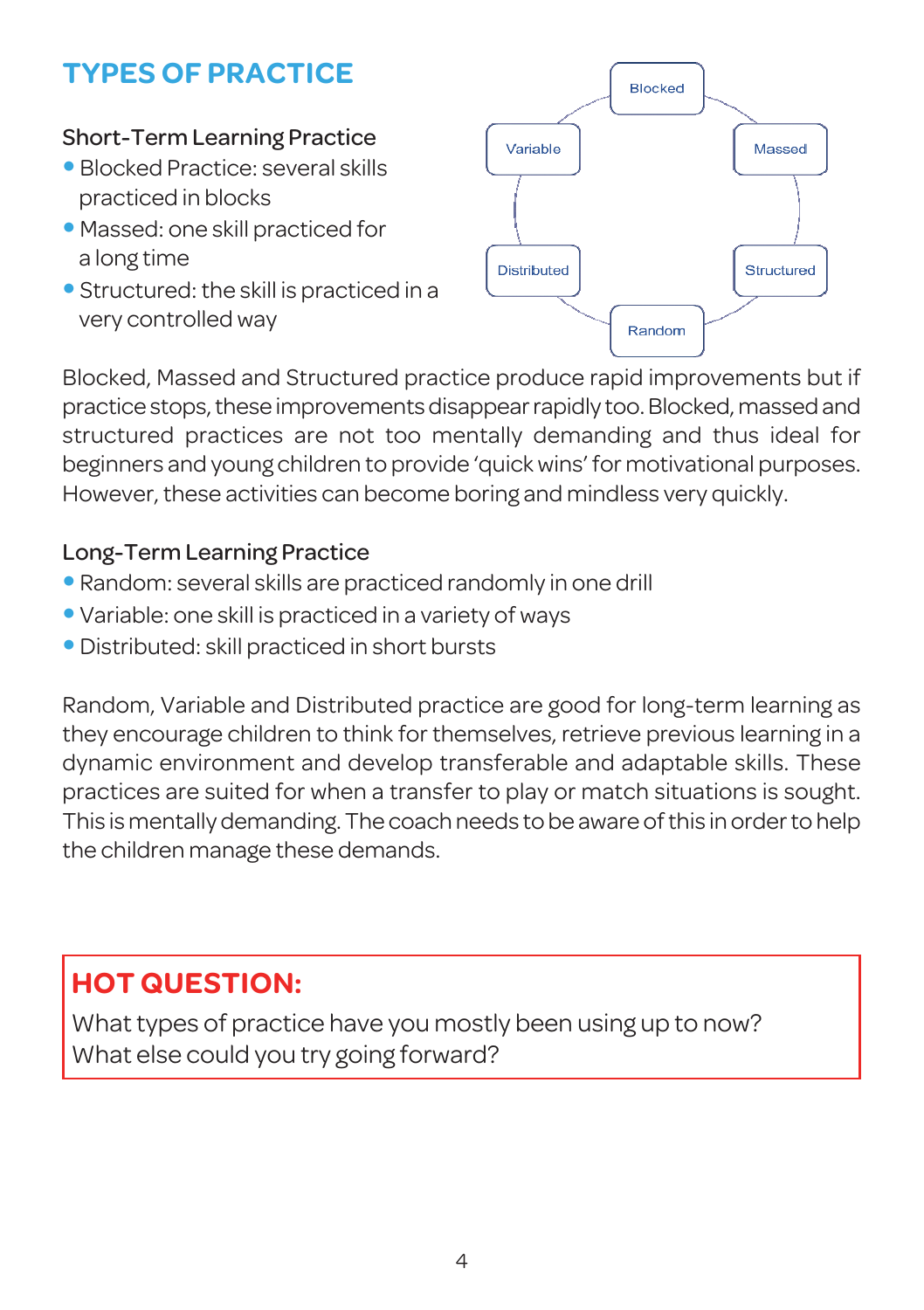# **GAMES CLASSIFICATION**

Sports and games can be classified according to a number of characteristics. In order to understand the fundamental tactical elements of a game, the key criteria to bear in mind are:

- What is the purpose of the game? i.e., How do you win and how do you score points?
- What level of interaction is there between opponents?
- What level of interaction is there between teammates?

• How do the rules of the game prevent you from scoring or defending in the easiest way? ( e.g. football would be much easier if you could score with your hand).

According to these criteria, sports can be classified into the following seven families:

- Invasion
- Net/Wall
- Striking & Fielding
- Racing/Time
- Replication
- Combat
- Target



The interesting thing about this is that sports belonging to the same category share a number of principles, certain elements that are similar in all the sports belonging to the family. The shared principles from all the families are what we call FUNdamental Game Skills (FGS).

#### A Games-Based Approach to Developing Skills

It is important that children learn a variety of FGS from an early age, as this will stand them in good steadwhen the time comes to specialise in a specific sport.

It is also important to understand, that this can be done alongside the development of the FoM and FMS. In fact, there is strong evidence to suggest that a large part of the development of FoM and FMS can be done through the delivery of games which incorporate FGS, FMS and FoM.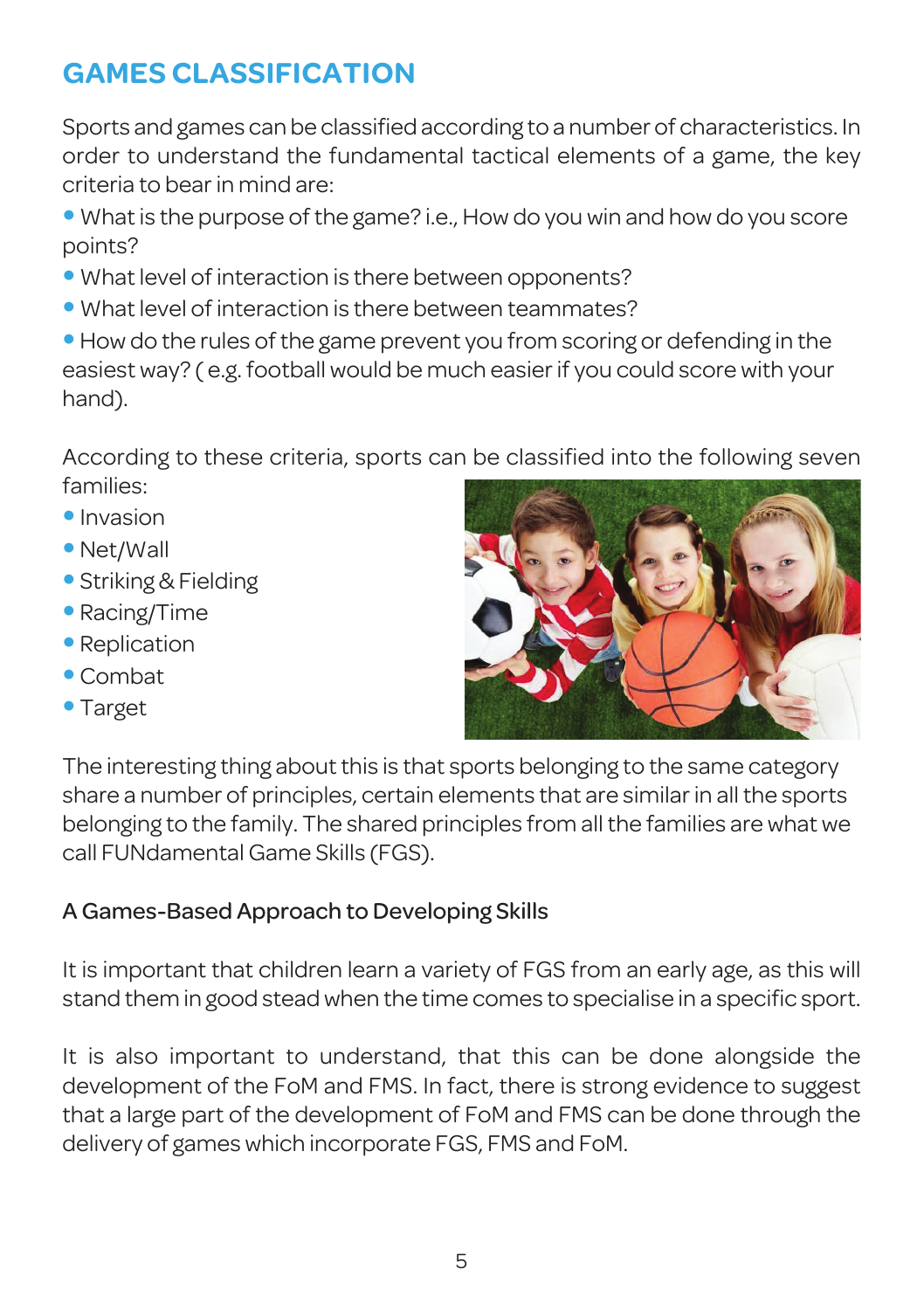Some even propose that FGS should be targeted before any technical development. This philosophy, in its many guises (Teaching Games for Understanding; Game-Sense; etc), advocates that the understanding of the game should come first as this will allow the children (and the coach) to identify the skills needed to perform successfully in the context of the game and thus be more motivated to work on those skills. This approach is also very wary of the development of techniques in isolation and prefers to talk about skills (techniques applied to a specific context).

Theideais todevelopskilfulnottechnicalchildrenwhoaregooddecision-makers, both in terms of what needs to be done to resolve the challenge and the most appropriate technique to do it.

This games-based approach is very beneficial as it allows us to break types of games or specific sports into smaller and conditioned versions. This helps us as coaches toisolateaspecificFGSthatwewanttoworkon(e.g.. spacing).Inaddition, it provides children with more opportunities to practice the FGS in an environment that fits them and gives them a stronger chance of learning and succeeding. This situational learning leads to learning that lasts longer and supports independent decision making.

And if that wasn't enough, learning through games is much more fun, engaging and motivating than the traditional drill approach.

Warning:This doesn't mean thattechnical drills are not used at all.Whatit means is that where possible children work on a skill without isolating it. If this cannot be done then the skill is introduced into more game-like scenarios and worked on under game conditions.

In summary, here are some reasons for a games-based approach to developing skills:

- Games are FUN!
- Our aim is to develop children that KNOW and UNDERSTAND.
- Skills are Techniques in Context: Games develop skills and understanding, drills develop technical robots.
- Games allowus to break the game down into bit-sized chunks children can get their head around.
- Situational learning lasts longer and facilitates more learning.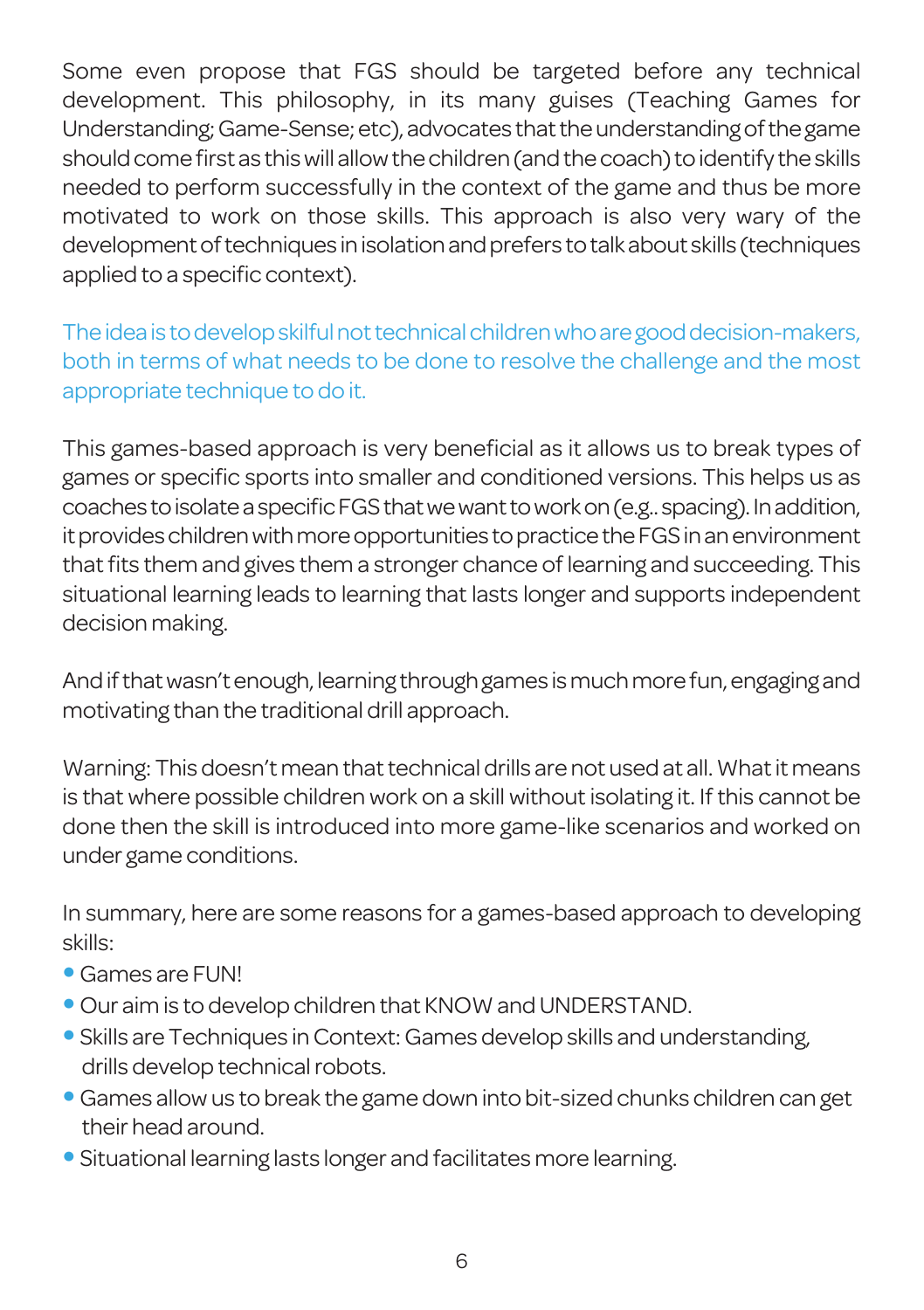# **FUNDAMENTAL GAME SKILLS & A GAMES-BASED APPROACH TO DEVELOPING SKILLS**



The final piece of the multi-skills jigsaw (Figure 1, please refer to factsheet 3 for details)relates to children's ability to understand and manage the complexities of games and competitions. This challenges children to make the right decisions to give themselves a higher chance of success.

FUNdamental Game Skills (FGS) are the generic skills involved in solving the recurrent tactical challenges that are shared between most games (i.e. use of space, tracking players, keeping possession, etc.).

FGS are therefore as important as the FUNdamentals of Movement (FoM) and FUNdamental Movement Skills (FMS) in terms of developing children in an allround manner and giving them a greater opportunity to be successful and to enjoy their participation in sport and physical activity.

Similarly to FoM and FMS, children with higher levels of FGS will be able to pick up sport specific tactics quicker and easier.

TIP: The following Let's Get Real Tasks will challenge you to analyse games for FGS and FMS

Examples of FGS:

- Keeping/Re-gaining possession
- Creating/Reducing space
- Timing
- Tracking
- Risk-assessment
- Patience
- Anticipation
- Creating & Using Advantages
- Pacing
- Dictating play



Figure 1 - The Multi-Skills Jigsaw (Lara-Bercial, Hetherington and Hendrie, 2015)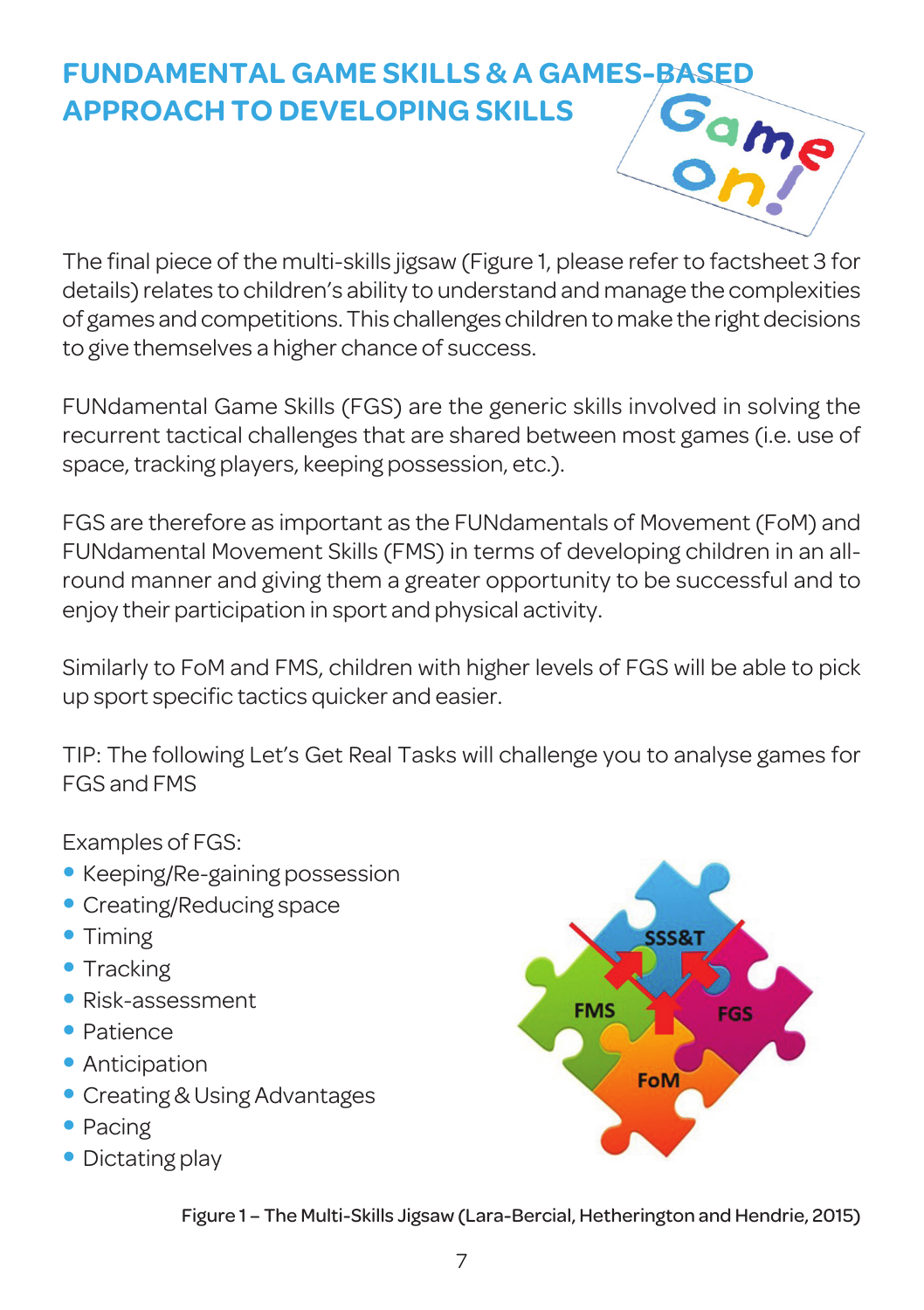### **LET'S GET REAL TASK 1 – CAN YOU IDENTIFY WHICH FGS ARE BEING WORKED ON?**

Coaching Children to Think - Game Card 1

| Game Name: Crazy Criket                                                                                                                                                                                                                                                                                                                                                                                                                                                                                                                                                  | Target:                                                                       |
|--------------------------------------------------------------------------------------------------------------------------------------------------------------------------------------------------------------------------------------------------------------------------------------------------------------------------------------------------------------------------------------------------------------------------------------------------------------------------------------------------------------------------------------------------------------------------|-------------------------------------------------------------------------------|
| FMS/FGS Main Category: ?                                                                                                                                                                                                                                                                                                                                                                                                                                                                                                                                                 | Intensity Level: ?                                                            |
| Description: Split children into 2 groups (or<br>multiples of two if you have lots of them and<br>you want to run more than one game<br>simultaneously).                                                                                                                                                                                                                                                                                                                                                                                                                 | Equipment:<br>- High/Flat Cones<br>- Softball/Tennis Ball/Basketball/Football |
| Set up two high cones 5 metres apart to act<br>as the wicket.                                                                                                                                                                                                                                                                                                                                                                                                                                                                                                            | <b>Kickers</b>                                                                |
| One team is batting (kicking) and the other<br>team is fielding. The ball is either bowled by<br>the fielding team or is placed on top of a flat<br>cone to make it easier. One child from the<br>batting team steps up to the wicket and kicks<br>the ball. The kicker starts running between<br>the wickets to score runs. The other team<br>has to pass the ball (no running with the ball)<br>all the way back to the top wicket and knock<br>the cone down. The kicker has to make sure<br>he/she is home before the cone is knocked<br>down or he/she will be out. |                                                                               |
| Kickers can be caught out.<br>Play until everyone in the kicking team has<br>had a go or set a time.                                                                                                                                                                                                                                                                                                                                                                                                                                                                     |                                                                               |
| Variations:<br>- Use different themes instead of cricket:<br>score as many baskets as possible before<br>they pass it back; score as many goals as                                                                                                                                                                                                                                                                                                                                                                                                                       | <b>Fielders</b>                                                               |
| possible; etc<br>- Have the non-kicking members of the<br>batting team disrupt ball movement<br>- Condition the way the ball can be<br>kicked/thrown (i.e. weak foot/hand), passed<br>back (no dropping it, two steps allowed,<br>rolling it), condition the way children move<br>(hopping, sideways, on all fours)                                                                                                                                                                                                                                                      | Kick/Throw<br>Расс<br>Run                                                     |
| What FGS are we working on? What do you<br>need to do to win?<br>What FMS?                                                                                                                                                                                                                                                                                                                                                                                                                                                                                               |                                                                               |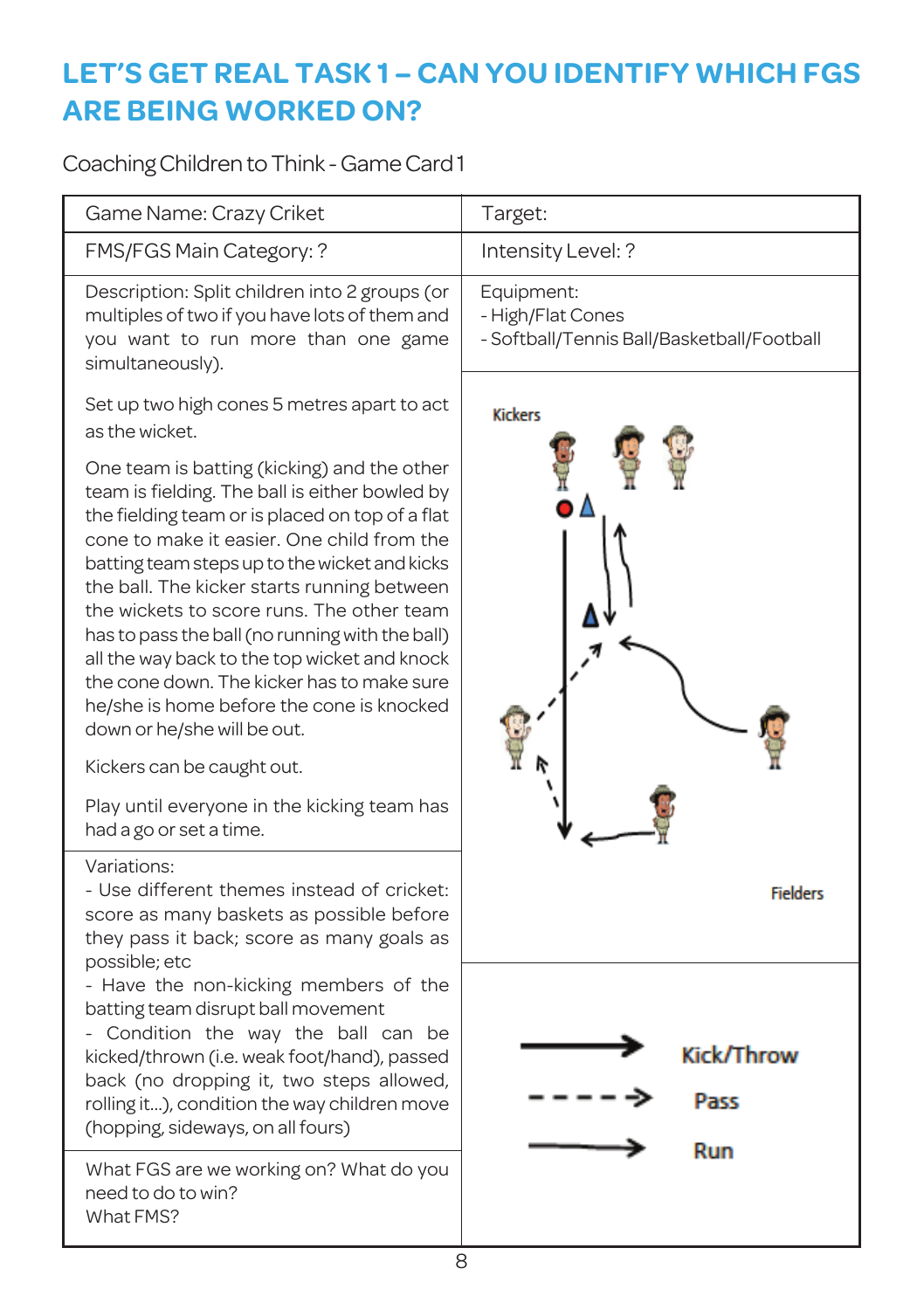| Game Name: Crocs in the River (Cross the Border)                                                                                                                                                                                                                                                                                                                                                                                                                                                                                        | Target:                                                                                                                 |  |  |
|-----------------------------------------------------------------------------------------------------------------------------------------------------------------------------------------------------------------------------------------------------------------------------------------------------------------------------------------------------------------------------------------------------------------------------------------------------------------------------------------------------------------------------------------|-------------------------------------------------------------------------------------------------------------------------|--|--|
| FMS/FGS Main Category: ?                                                                                                                                                                                                                                                                                                                                                                                                                                                                                                                | Intensity Level: ?                                                                                                      |  |  |
| Description: Split children into groups of 6-<br>8. In an area (marked with cones) similar in<br>size to a badminton court (or bigger for older<br>children) two lines are drawn (rivers) to split<br>the area into three equal thirds. One child                                                                                                                                                                                                                                                                                       | Equipment:<br>- Flat cones<br>- Balls (preferably soft, but footballs,<br>volleyballs and basketballs can also be used) |  |  |
| (croc) stands on each of the rivers and can<br>only move along the river (cannot come off<br>the line). In batches of 3, children have to<br>pass the ball (no running with the ball) from<br>one end of the area to the other without the<br>crocs eating it. (intercepting or knocking the<br>ball) Every time they achieve this they get a<br>point. If the crocs get it, they get a point.<br>Depending on the number of children, this<br>game can be played as a competition<br>between 2 teams or just by rotating the<br>crocs. |                                                                                                                         |  |  |
| Variations:<br>As children become more proficient add<br>more crocs, add more rivers, condition the<br>way they move/pass, make the rivers wider,<br>allow one or more crocs to move off the river<br>and roam free, change the ball type/size                                                                                                                                                                                                                                                                                          |                                                                                                                         |  |  |
| What FGS are we working on? What do you<br>need to do to win?                                                                                                                                                                                                                                                                                                                                                                                                                                                                           |                                                                                                                         |  |  |
| What FMS?                                                                                                                                                                                                                                                                                                                                                                                                                                                                                                                               |                                                                                                                         |  |  |
| Potential Hiccups?                                                                                                                                                                                                                                                                                                                                                                                                                                                                                                                      | Coach's Comments:                                                                                                       |  |  |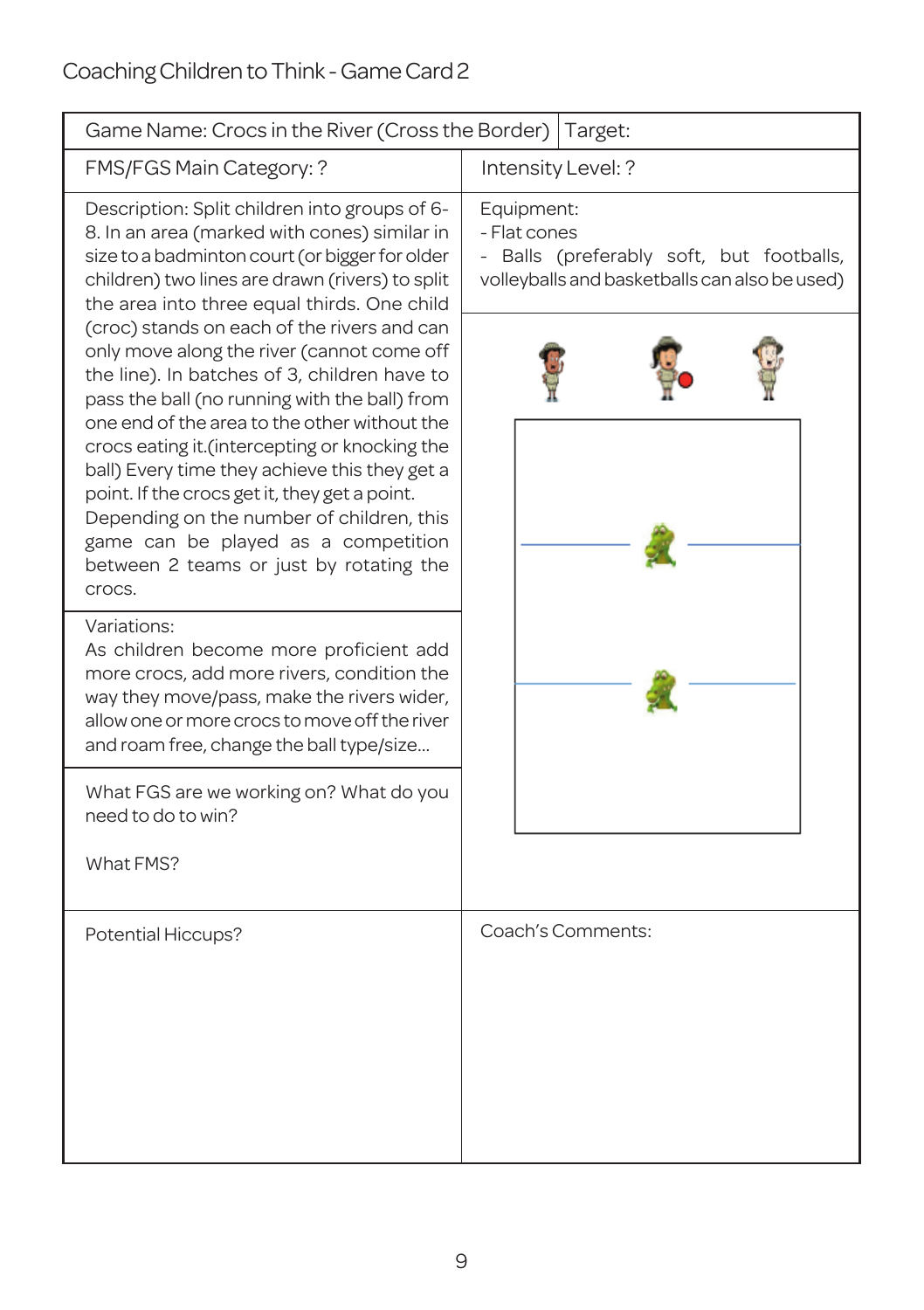## **LET'S GET REAL TASK 2 – GAMES DESIGN**

This activity will help you understand existing games and develop new ones.

#### How to create games?

First thing I need to know what I want to achieve with the game:

- What FGS do I want to work on?
- When does this happen in a game?
- What physical and technical skills are associated with it?
- What activities do I already know which work on similar principles?

Then we can consider the following factors when designing a game and when making adaptations to it:

1. What SPACE are you going to use and why? What will the choice of space do to the activity?

- a. Bigger space is easier(normally): more time, more options
- b. Smaller space is harder: less time, less options
- 2. What RULES are you going to put on the game?
	- a. No rules: easier, less cognitive load, less conducive to specific objectives
	- b. Rules: harder, more thinking, more conducive to specific objectives… tiring mentally
	- c. Modifying scoring system/way to foster certain behaviours
	- d. Force them to do certain things before scoring (number of passes; areas where the ball needs to go, etc.)
- 3. How will you distribute the NUMBERS?
	- a. Advantage/Disadvantage
	- b. FREE players
	- c. Equal numbers
- 4. Creation of SPECIFIC SCENARIOS
	- a. Through the use of the above
	- b. Through the use of pre-engagement tasks

(i.e. delay defenders/attackers; send them to certain areas, etc.) Now use the table below to develop a new game:

Now use the questions below to develop a new game:

- What FGS do I want to work on? What will be the goal of the game?
- When does this happen in a game?
- What movement/technical skills are needed?
- Any games/set-ups which work on this already?
- What works/doesn't in those existing games?
- Describe the game paying special attention to the objective of the game, the rules, the space and the use of player numbers, positions and scenarios.
- After you run the game, please double check that the game actually works on the desired FGS? Any collateral benefits?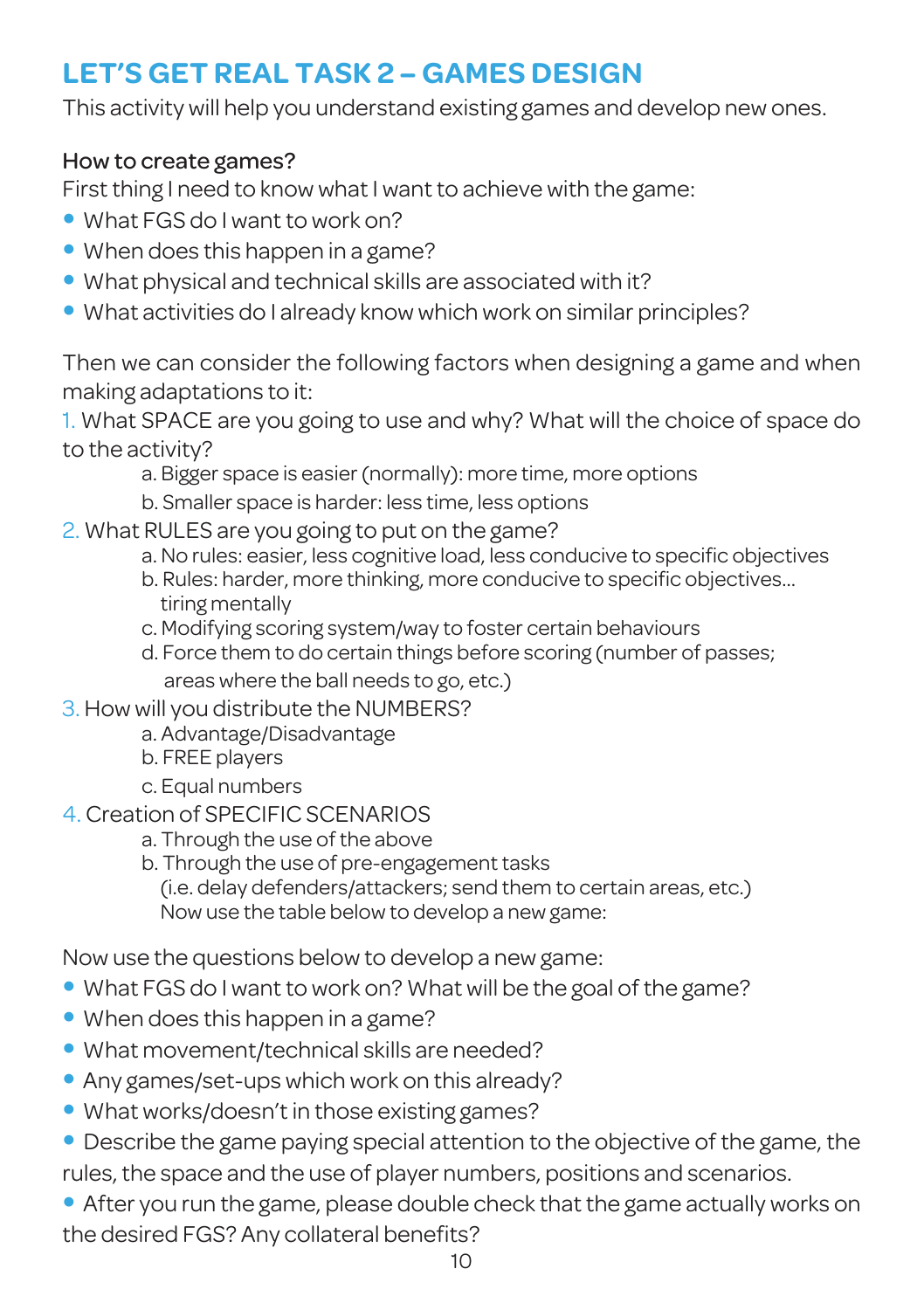## **LET'S GET REAL TASK 3 – CHOOSE A FGS RELATED TO YOUR SPORT AND DESIGN A NEW GAME USING THE PRINCIPLES PROVIDED ABOVE.**

Coaching Children to Think - Blank Game Card

| Game Name:                                                    | Target:            |  |  |
|---------------------------------------------------------------|--------------------|--|--|
| FMS/FGS Main Category: ?                                      | Intensity Level: ? |  |  |
| Description:                                                  | Equipment:         |  |  |
|                                                               |                    |  |  |
|                                                               |                    |  |  |
| Variations:                                                   |                    |  |  |
| What FGS are we working on? What do you<br>need to do to win? |                    |  |  |
| What FMS?                                                     |                    |  |  |
| Potential Hiccups?                                            | Coach's Comments:  |  |  |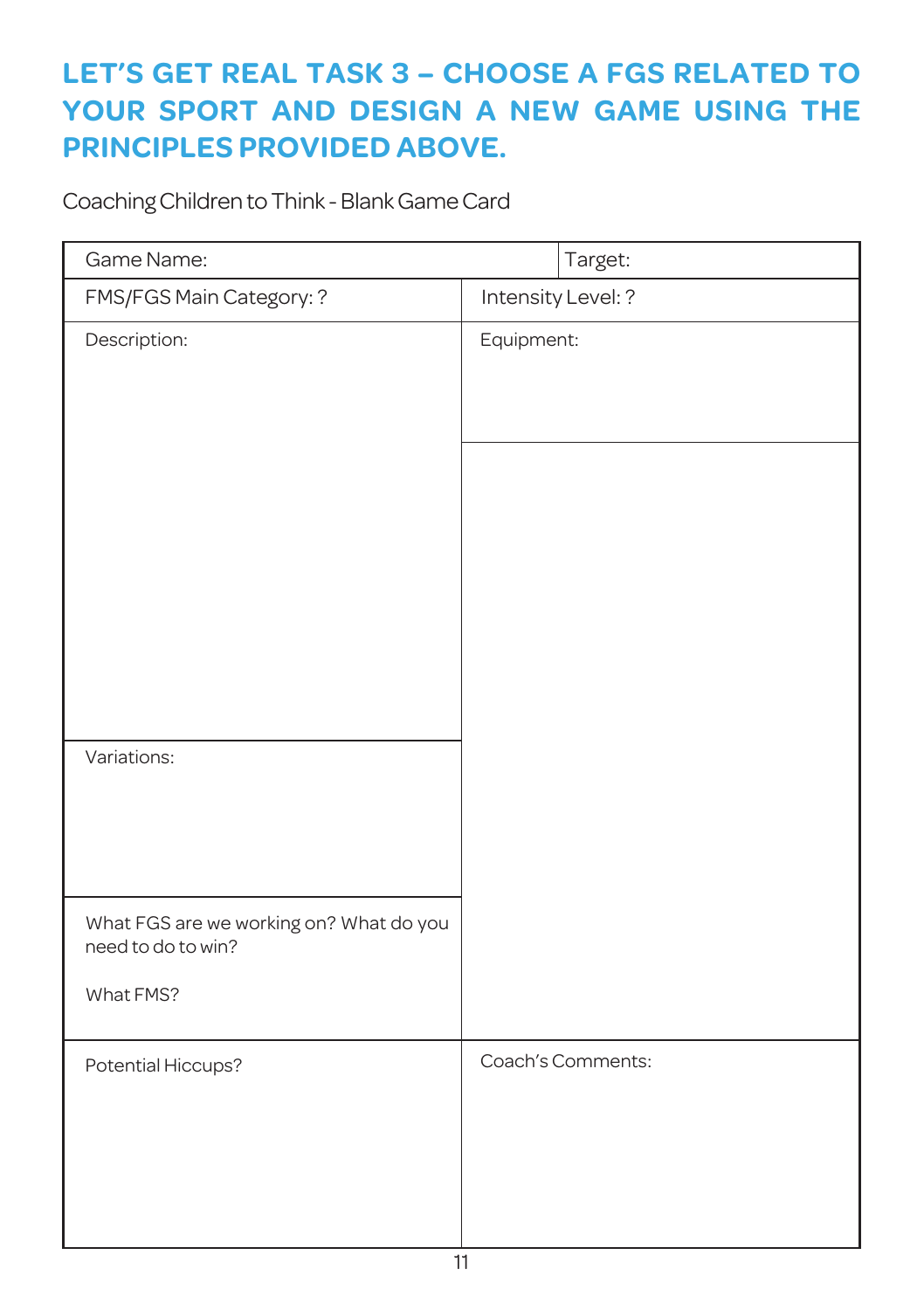### **LET'S GET REAL TASK 4 – GAME OBSERVATION & EVALUATION**

On this task, we will be using a simple protocol to observe and evaluate games. Use it to evaluate two or three games you play with your players until it this way of thinking becomes secondnature.

1. What is the game supposed to be working on?

2. Is it? YES/NO

#### 3. IfNO

a. Is it because of the set-up?

- i. Is it the space what could you change?
- ii. Is it the rules what could you change?
- iii. Is it the players' numbers, positions or roles what could you change?

b. Is it because the players don't understand it?

- i. Could you have explained it better?
- ii. Could you explain it again?
- iii. Could you ask the players to explain it to you?
- c. Is it because the players' movement or technical skills are not up to it?
	- i. Could you remove any technical/movement barriers?
	- ii. Could you find a way to make it easier by tweaking the space, the rules or the numbers?

#### 4. IfYES

a. Is the principle worked on happening often enough? If not, what change could you make to make it happen more often?

b. Does the principle worked on resemble the game situation? If not, what change could you make to make it more realistic?

c. Are all players involved learning the principle? If not, could you change anything? Could you rotate players into different positions?

d. After a while just try changing something to see what happens!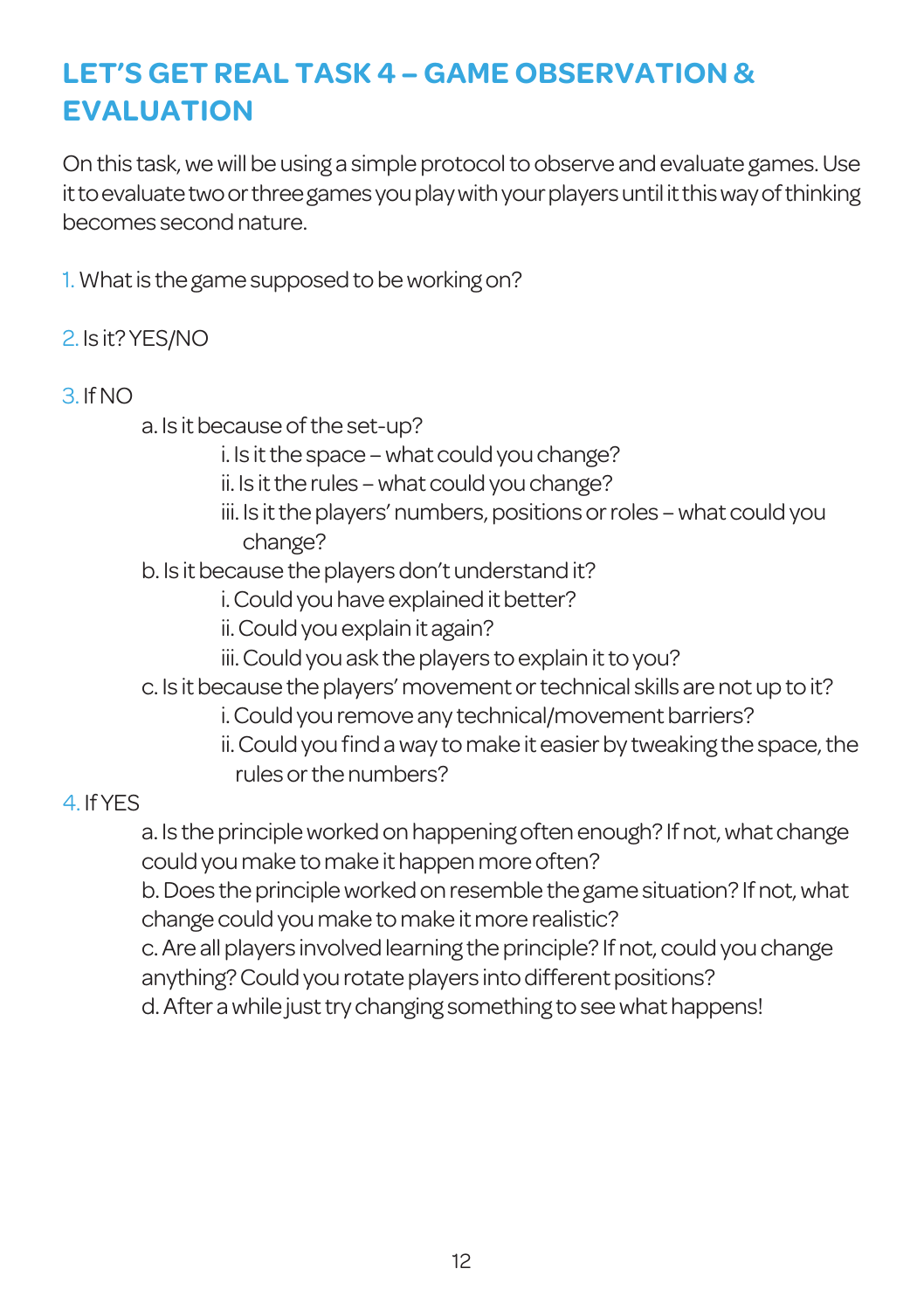### **INCLUSION AND DIFFERENTIATION**

Delivering 'Inclusive Sport' means to cater for everyone's needs

#### Inclusive Sport

Children arrive at our sessions at very different points in their developmental journey. This means that within one single group of children we will find large differences not only in their ability to perform physical tasks, but in all four beams of the SPEC model (please see factsheet 2). These differences may be due to maturational (children mature at different rates), developmental (some children will have accumulated more practice hours) factors or to the presence of learning and physical disabilities in some children.

As coaches, making sure that we cater for everyone (each individual) in our sessions is essential. We have to be able to deliver 'Inclusive Sport' for all regardless of their ability levels. There are a number of useful frameworks that allow coaches to be inclusive and to ensure that sessions and tasks are fit for purpose.

We will look at the Inclusion Spectrum Framework (ISF) developed by Ken Black and Pamela Stevenson (2011, Figure 2).



Figure 2: The Inclusion Spectrum Framework (ISF)

The ISF shows various ways in which sport and physical activities can be presented and modified to ensure that every child is able to join in, learn and experience a certain level of achievement and success. It suggests four main ways of presenting sport and physical activity: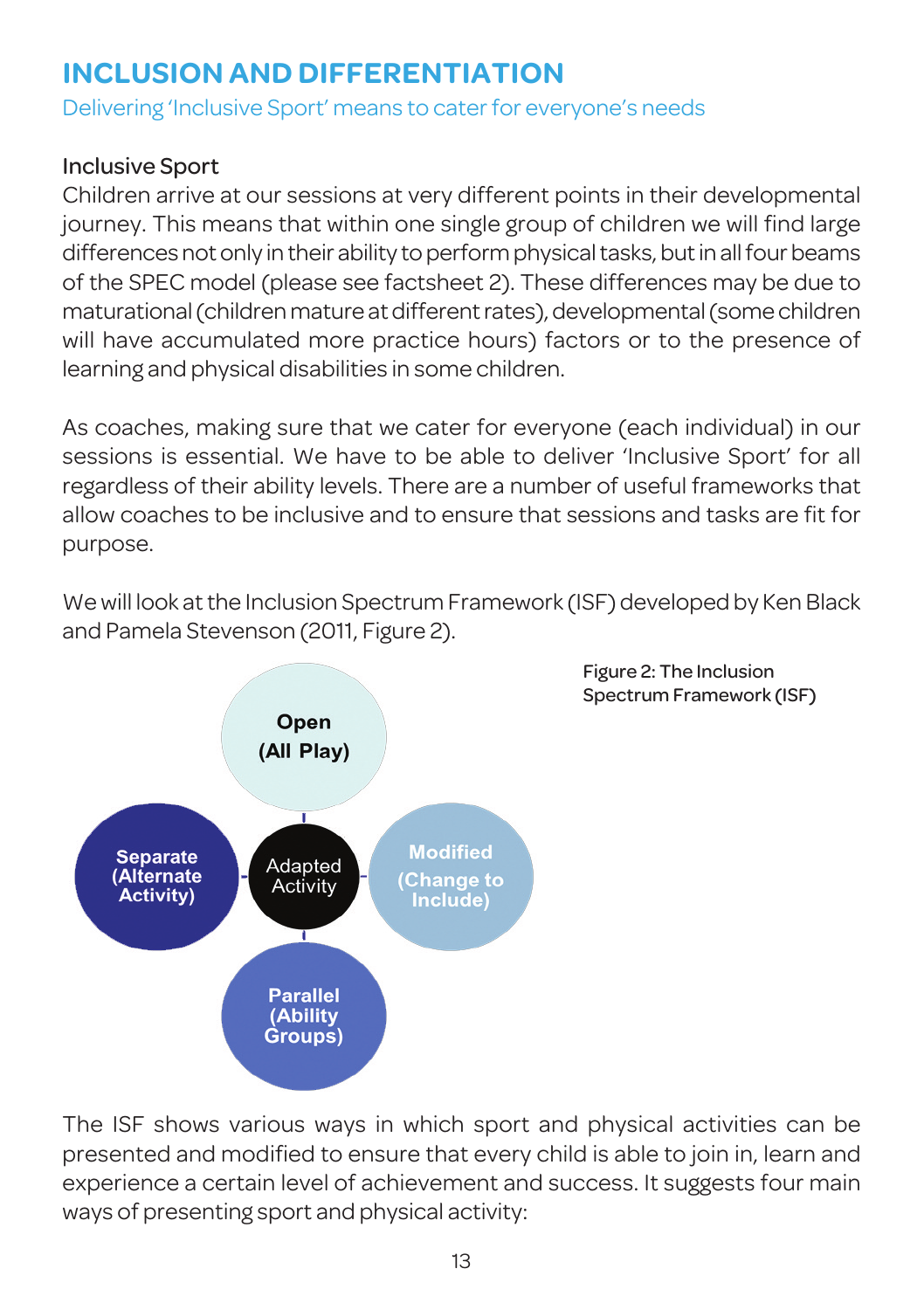1. Open Activity: Everyone can play without the need to modify the activity.

2. Change to Include Activity: Everyone does the same activity but we incorporate a number of changes to support all children taking part. This method incorporates the widely known STEP and TREE models (please see factsheet 2).

3. Ability Groups Activity: Children are grouped according to ability and do the same activity or a modified version which meets their needs.

4. Separate Activity: Some participants work separately for a given time to develop a number of skills that will help them be more successful when they re-join the group.

5.AdaptedPhysicalActivity/DisabilitySport:Webringinactivities,gamesorsports that are based on adapted physical activity or disability sport programmes.

It is important to note that, at times, to be able to set up these different environments, we may need more than one coach, but that on other occasions this can be achieved with one coach only. It will always take a bit of forward planning though... and even some quick thinking on your feet as we are faced with varying situations (i.e. weather, size of pitch, unusually high numbers, etc.), hence the value of trying to keep these models present in your mind at all times.

#### Recap of the TREE and STEP Models

The TREE and STEP models allow us to be more inclusive in our sessions by making activities easier or harder on demand. They also help us to modify and/or create newactivities towork on something in a differentway to avoid boredom, move children on, orwhenwe need towork on something different but stillwant to use a relatively similar set up. It can also serve the purpose of creating completely new activities to enhance our coaching toolkit and activity bank.

The level of challenge can be raised or lowered in most activities and games. Although initially designed to enhance the inclusion of individuals with disabilities, the application of the TREE and STEP models which will help you to adapt your activities to suit the different levels of the abilities of the children you coach.

### **HOT QUESTIONS: THINK ABOUT THE FOLLOWING…**

How inclusive are your sessions? What key challenges do you face? How are you differentiating at the moment? What else could you do?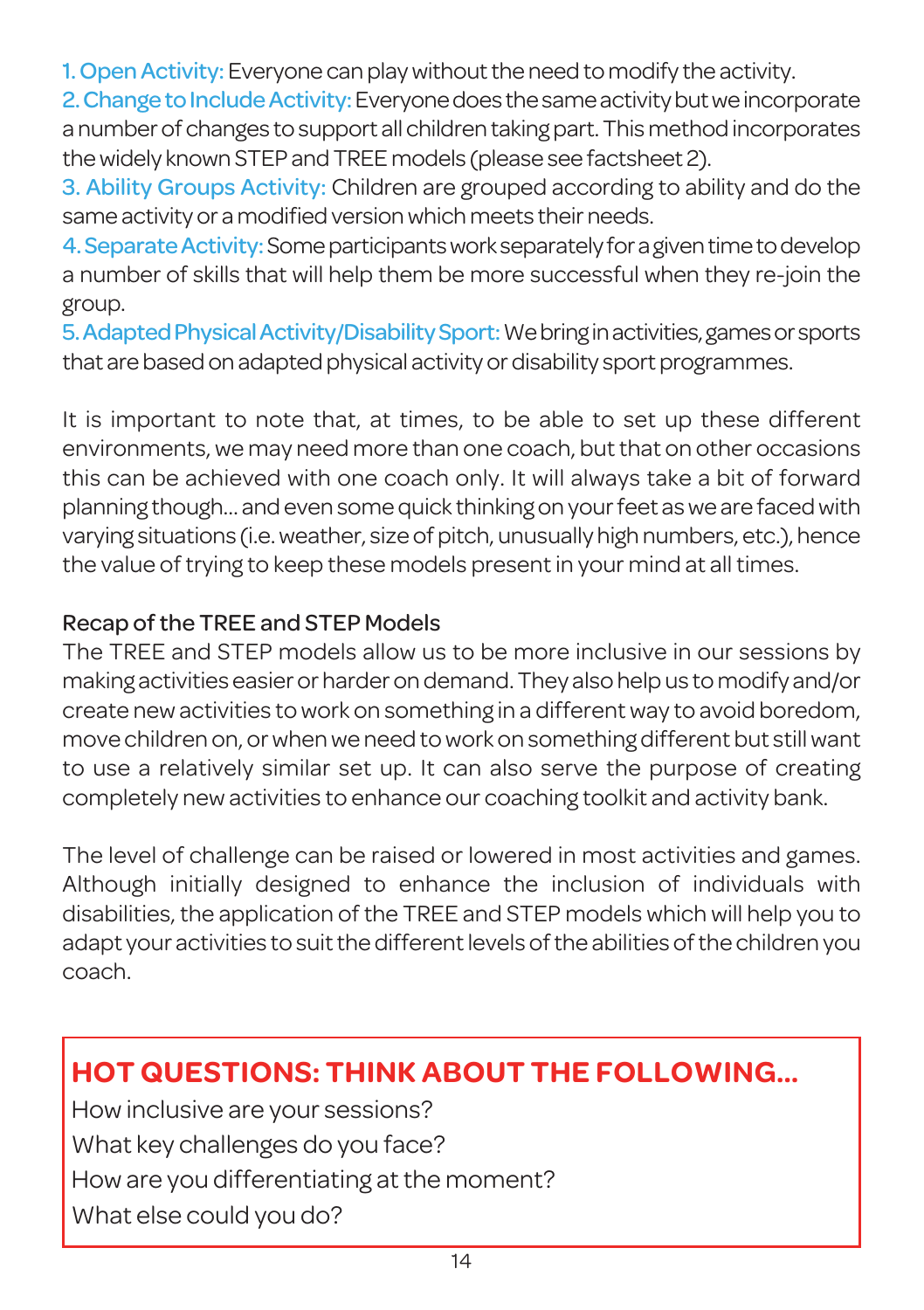### **MY CHILD-PROOF COACHING CHECKLIST**

| Theme / Item                                                                                | $\bigodot$ | E | I will start | I will continue | I will stop |
|---------------------------------------------------------------------------------------------|------------|---|--------------|-----------------|-------------|
| In my coaching I                                                                            |            |   |              |                 |             |
| make learning relevant<br>to the children I coach                                           |            |   |              |                 |             |
| promote understanding<br>of why                                                             |            |   |              |                 |             |
| use a variety of<br>practice methods                                                        |            |   |              |                 |             |
| combine short and long<br>term practice methods                                             |            |   |              |                 |             |
| have a clear idea of<br>what games classification<br>my sport is in                         |            |   |              |                 |             |
| understand the main<br>FGS of my sport and<br>know how to work on them                      |            |   |              |                 |             |
| provide opportunities for<br>the children I coach to<br>develop Gamecraft (FGS)             |            |   |              |                 |             |
| am inclusive and make<br>sure all kids are engaged<br>and get something from<br>the session |            |   |              |                 |             |